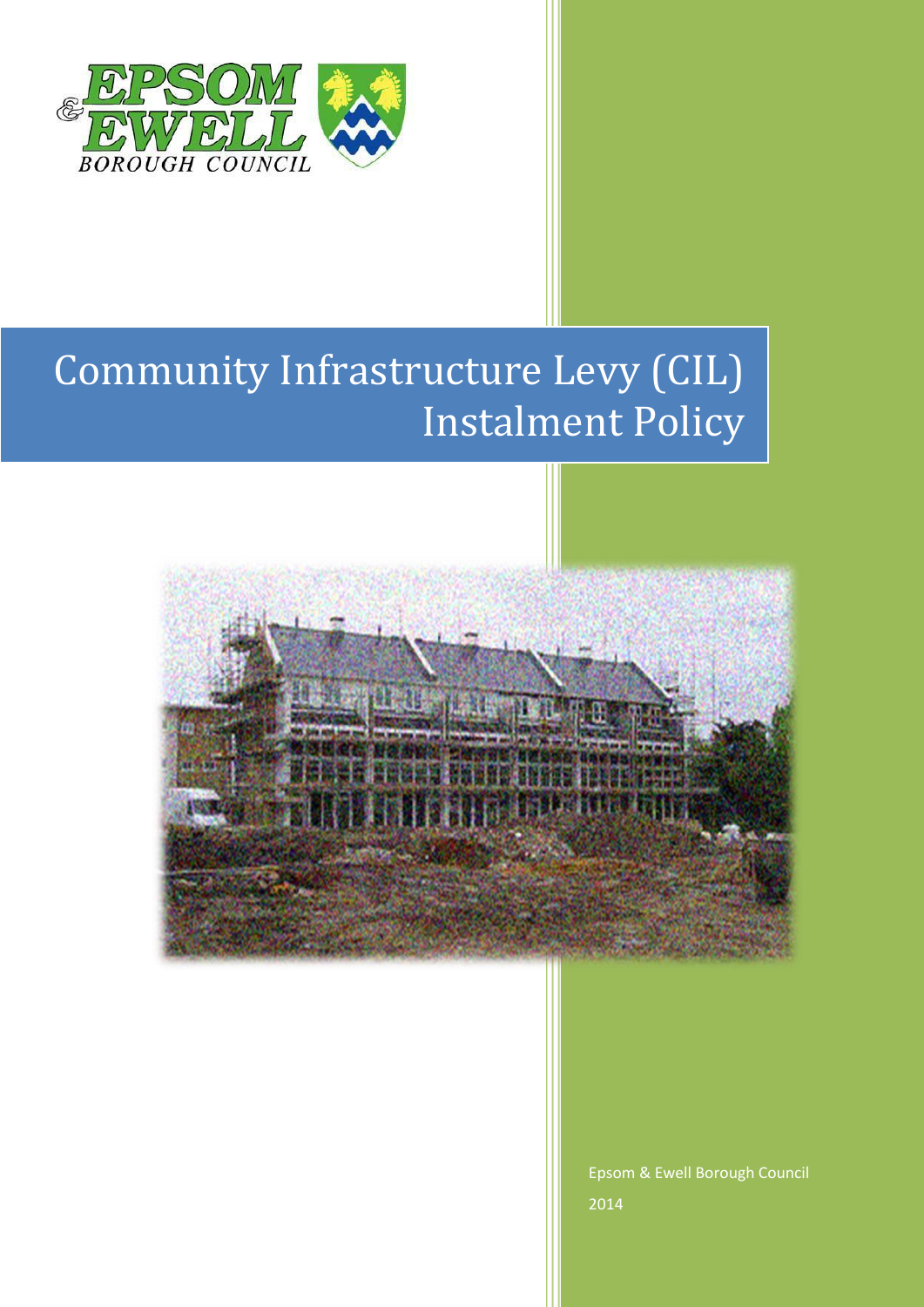In accordance with Regulation 69B of the Community Infrastructure Levy Regulations 2010 (as amended), Epsom & Ewell Borough Council will automatically allow the payment of CIL by instalments. The instalments permitted will be linked to the amount payable (the chargeable amount) as recorded on the Demand Notice.

As permitted under Regulation 9 (4) of the Community Infrastructure Regulations 2010 (as amended), where outline planning permission which permits development to be implemented in phases has been granted, each phase of the development as agreed by Epsom & Ewell Borough Council is a separate chargeable development and the instalment policy will, therefore, apply to each separate chargeable development and associated separate liable amount chargeable.

This policy will **not apply** if any one or more of the following applies:

- a) A commencement notice has not been submitted prior to commencement of the chargeable development, as required by Regulation 67 of the Community Infrastructure Regulations 2010 (as amended);
- b) On the intended date of commencement
	- i. Nobody has assumed liability to pay CIL in respect of the chargeable development;
	- ii. A commencement notice has been received by Epsom & Ewell Borough Council in respect of the chargeable development; and
	- iii. Epsom & Ewell Borough Council has not determined a deemed commencement date for the chargeable development and, therefore, payment is required in full, as required by Regulation 71 of the Community Infrastructure Regulations 2010 (as amended);
- c) A person has failed to notify Epsom & Ewell Borough Council of a disqualifying event before the end of 14 days beginning with the day on which the disqualifying event occurs, as per the Community Infrastructure Regulations 2010 (as amended)
- d) An instalment payment has not been made in full after the end of the period of 30 days beginning with the day on which the instalment payment was due, as per the Community Infrastructure Regulations 2010 (as amended)

Where the instalment policy is not applicable, the amount must be paid in full at the end of the period of 60 days beginning with the notified or deemed commencement date of the chargeable development or the date of the disqualifying event, whichever is the earliest, unless specified otherwise within the Community Infrastructure Levy Regulations 2010 (as amended).